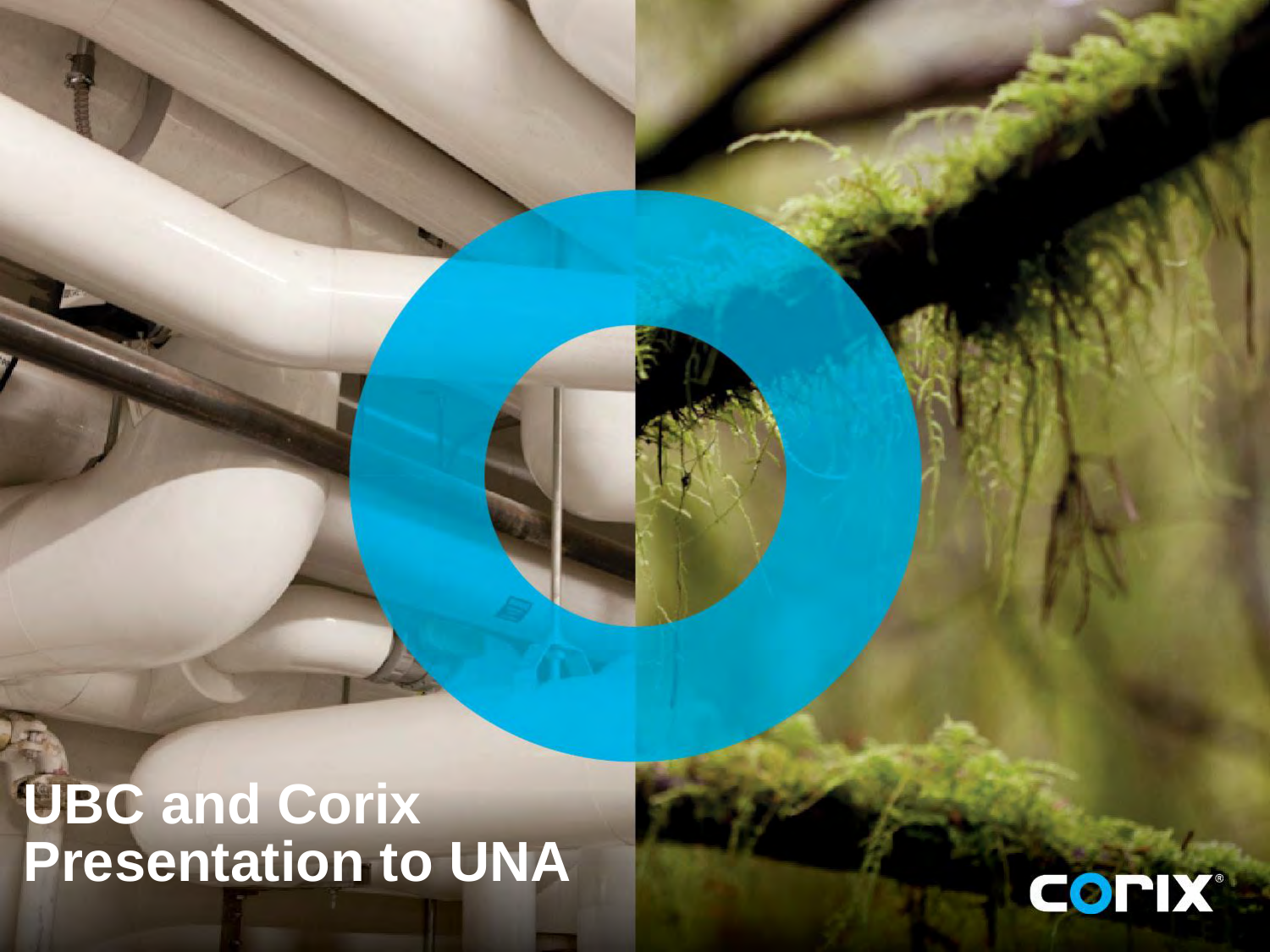

# **UBC Neighbourhood District Energy System UNA Board Presentation July 8, 2014**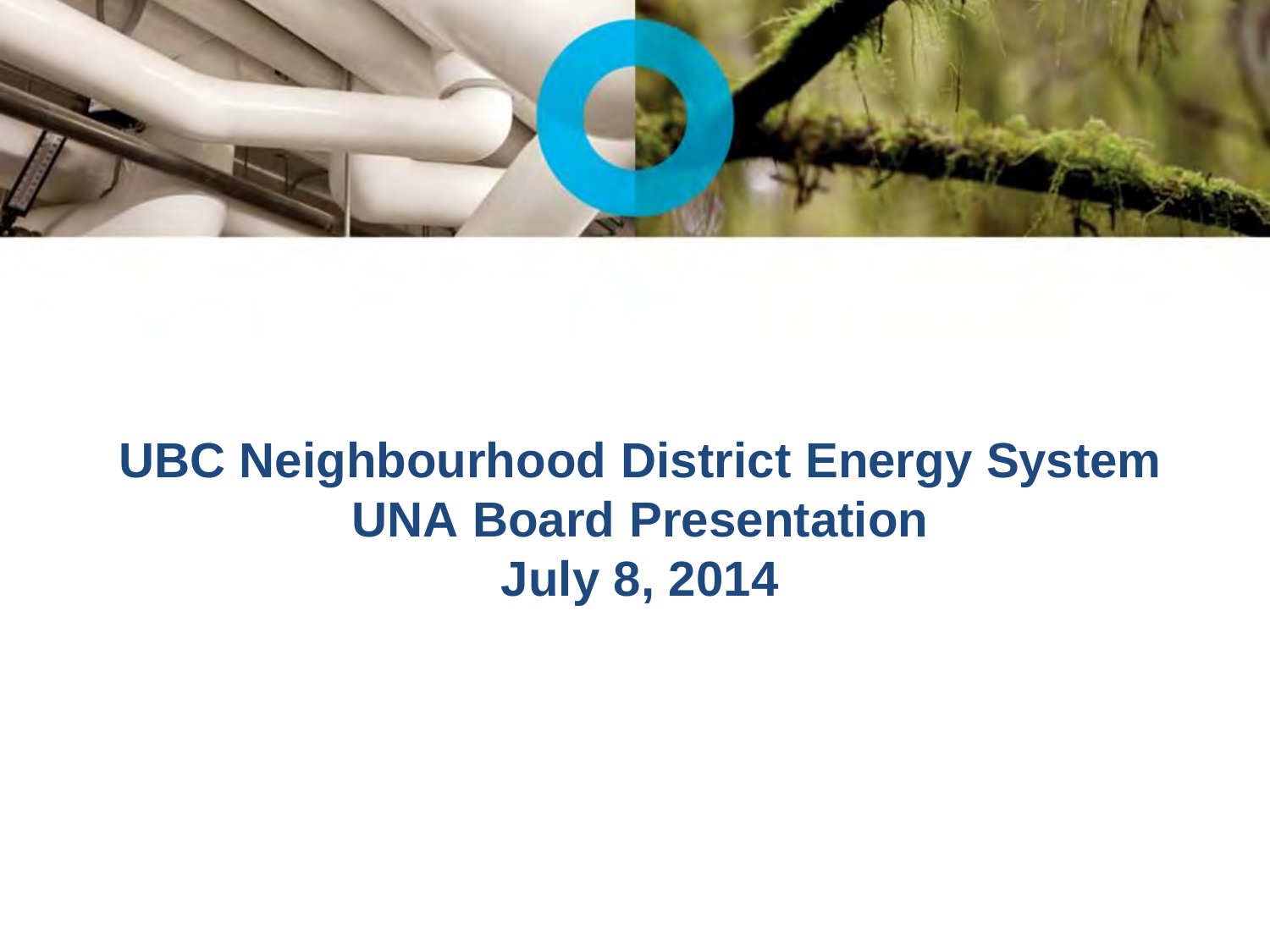



- UBC
	- ----
- Corix

– -----

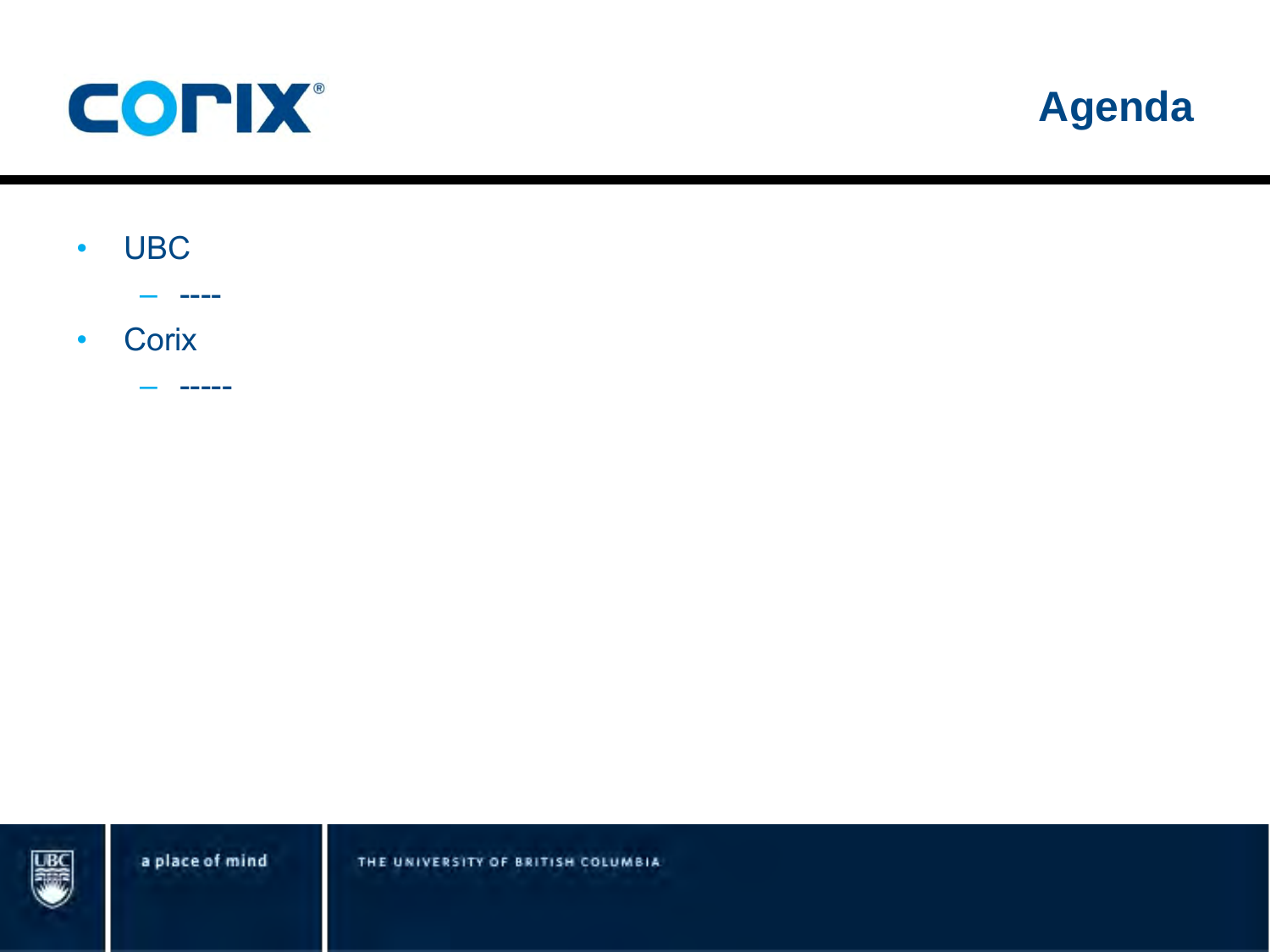

- UBC's vision is for a complete live, work, learn community that demonstrates its commitment to sustainable development
- In 2010, UBC committed to aggressive greenhouse gas (GHG) reduction targets for the Vancouver campus. The Climate Action Plan targets a 33% reduction in GHG emissions by 2015, and the elimination of fossil fuel consumption by 2050.
- In 2013, the University Neighbourhoods Association and UBC completed a Community Energy and Emissions Plan (CEEP).
- The CEEP identified District Energy as a key action for achieving the low carbon vision and targets set out in the CEEP.

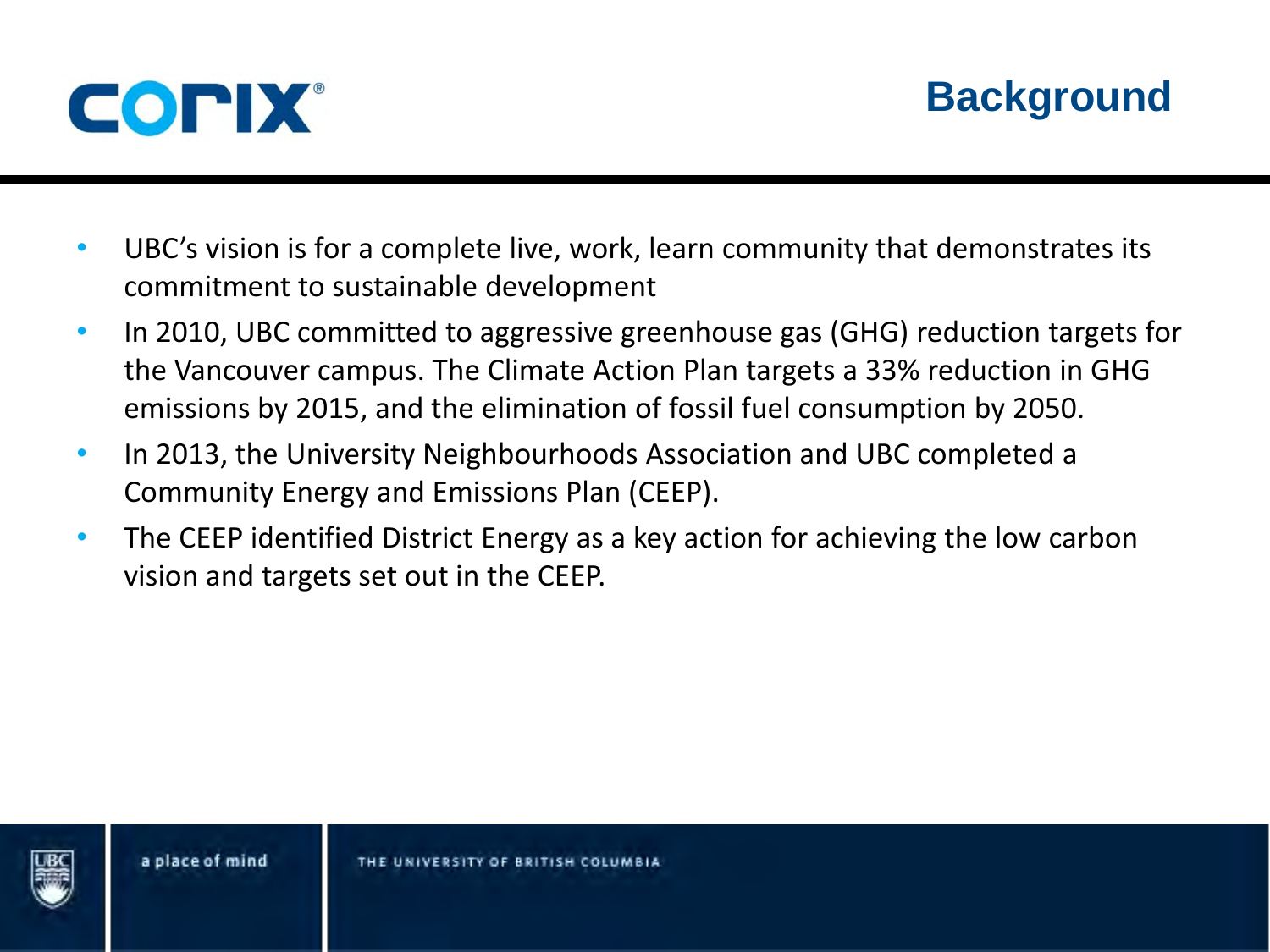

## **What is the UBC Neighbourhood District Energy System (NDES) Project?**

- Key infrastructure system to help achieve aggressive community GHG reduction targets, through use of waste heat recovered from cooling towers at TRIUMF, Canada's national laboratory for particle and nuclear physics.
- If approved by the BC Utility Commission, the UBC Neighbourhood District Energy System will provide cost effective, low carbon energy for UBC residential areas.
- The project will serve new developments on UBC lands including:
	- Wesbrook Place
	- Stadium
	- East Campus
	- Acadia
	- And potentially Musqueam Block F

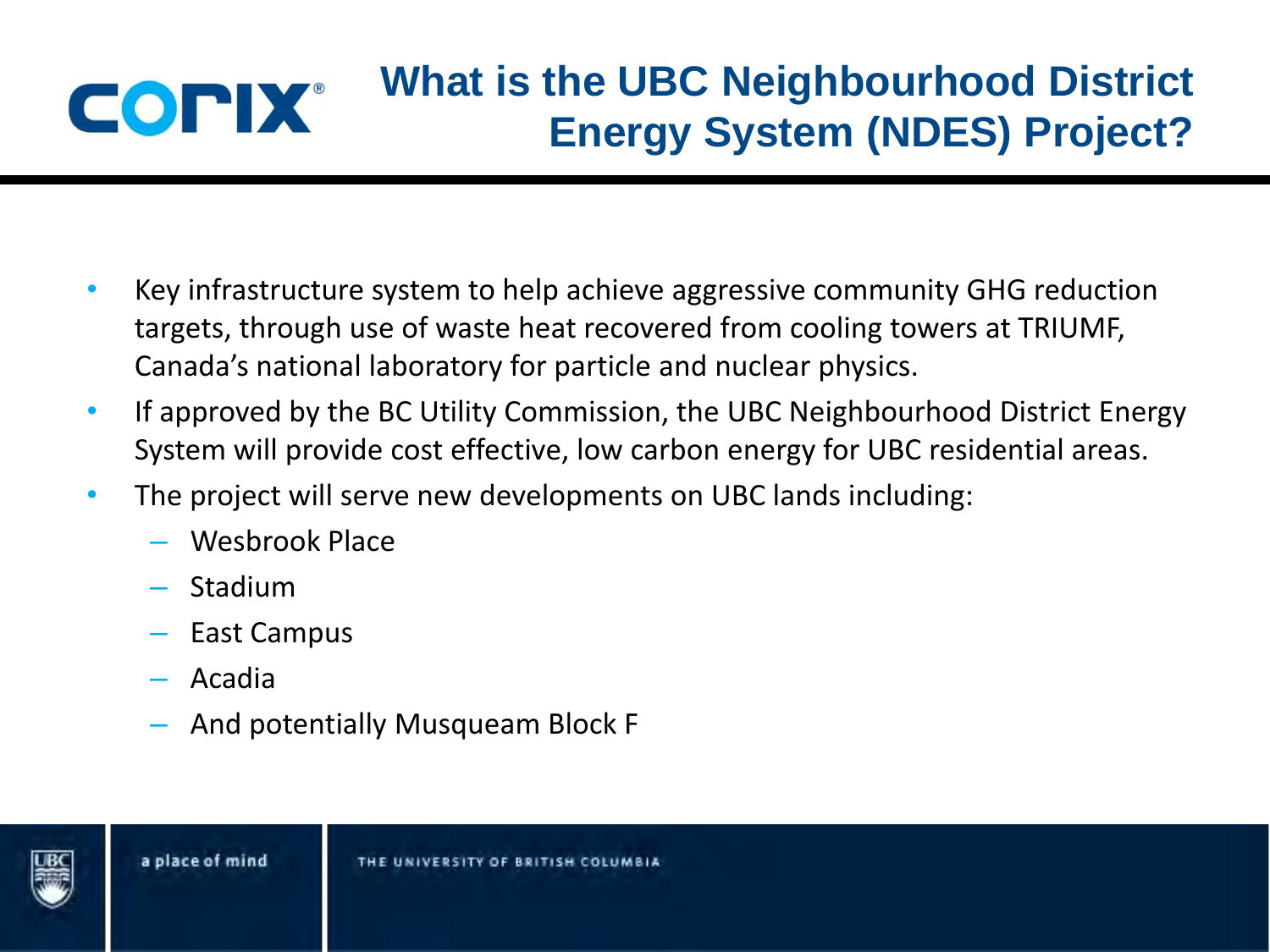

### **UBC Residential Neighbourhoods**



a place of mind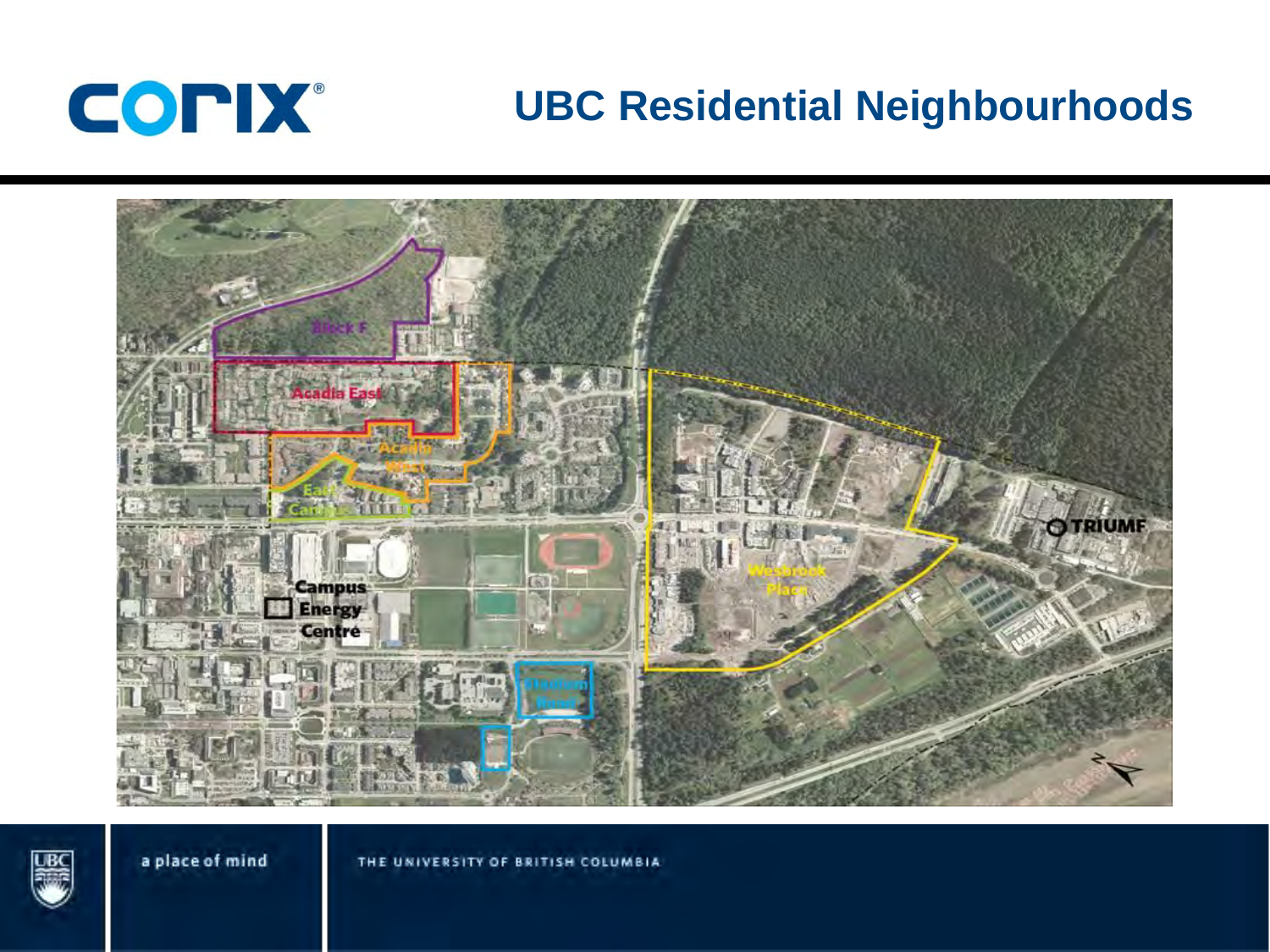# COPIX

# **Who is CORIX Utilities?**

- Based locally in Vancouver, BC.
- Extensive experience in the design, construction and operation of energy, water and wastewater systems.
- Delivers cost effective utility infrastructure products, services and systems for water, wastewater and sustainable energy.

### **UBC Partnership with CORIX**

- CORIX chosen in a competitive bid process.
- CORIX will design, construct, own and operate the district energy system with oversight by UBC and the BC Utilities Commission (BCUC).
- The BCUC regulates all energy utilities in BC, and approves rate structures and customer billing models to ensure transparency.

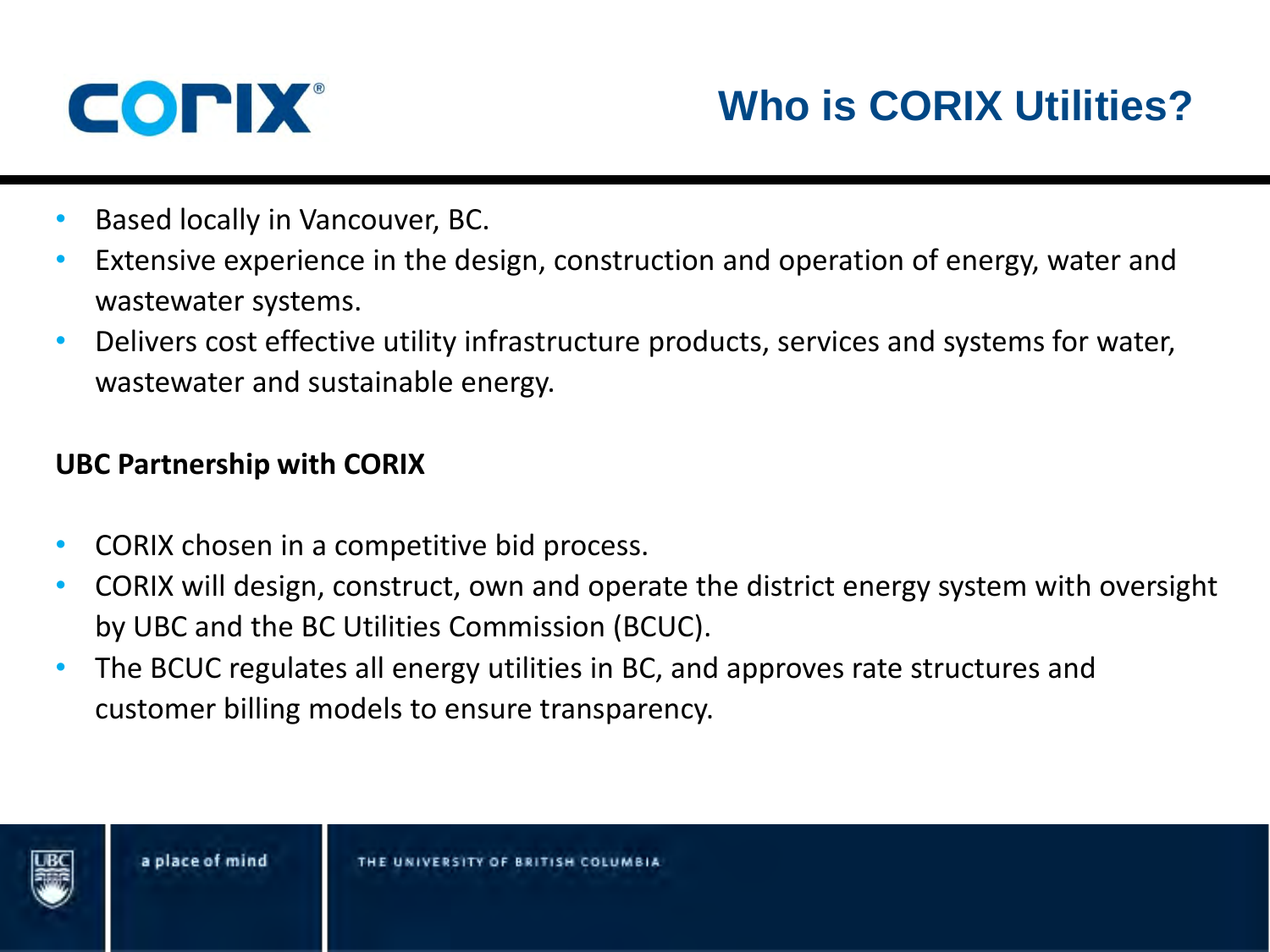

## **What is District Energy?**

- A way of sharing energy efficiently across a community.
- Central energy plant produces hot water, which is then distributed to heat exchangers located in each building. The heat exchangers, in turn, provide space heating and domestic hot water for residents.
- A way to substantially reduce greenhouse gas emissions through higher efficiencies
- Ability to use a variety of alternative energy sources including biomass, GeoExchange, solar and waste heat recovery.



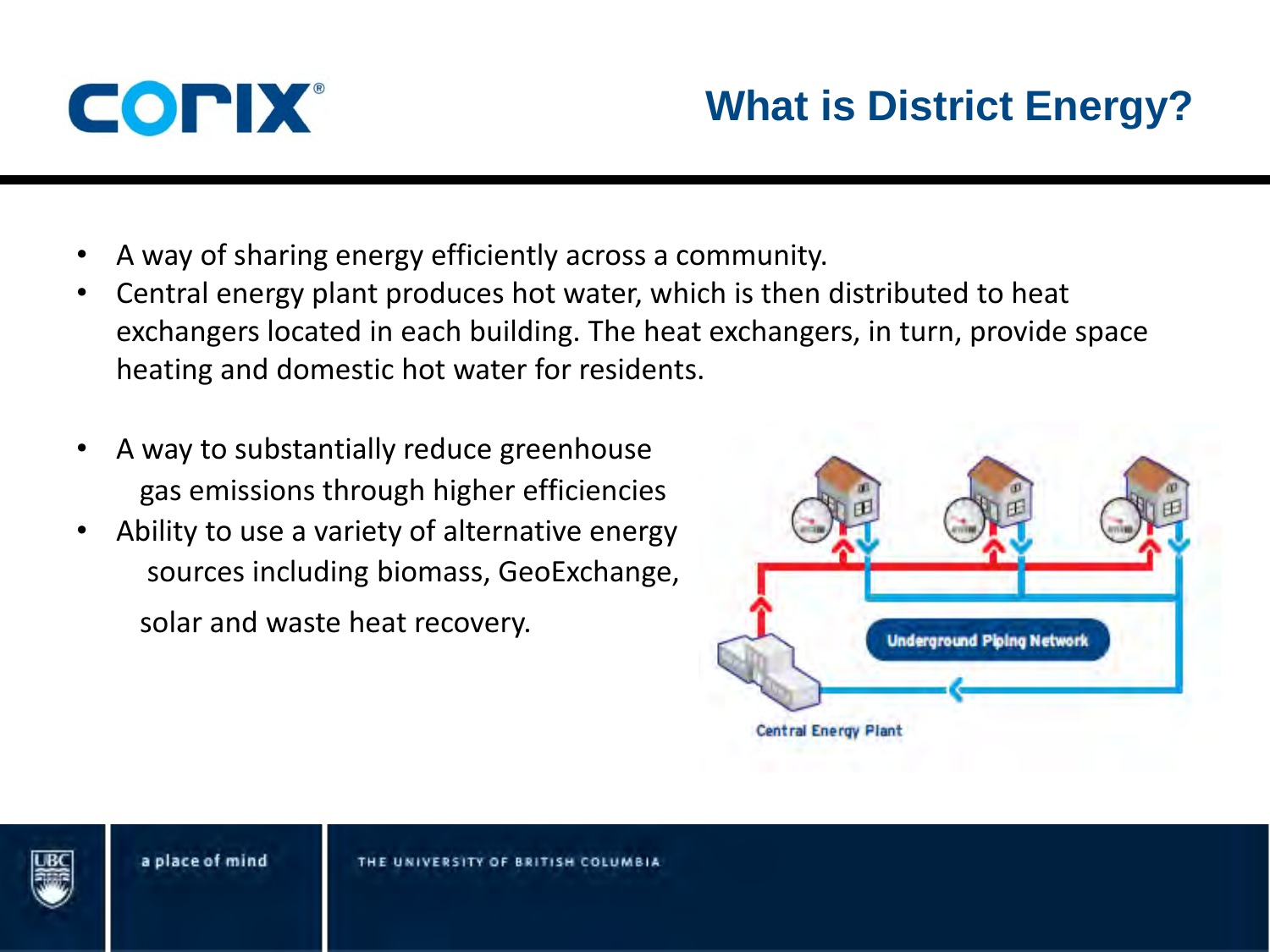

### **NDES Project Process**





a place of mind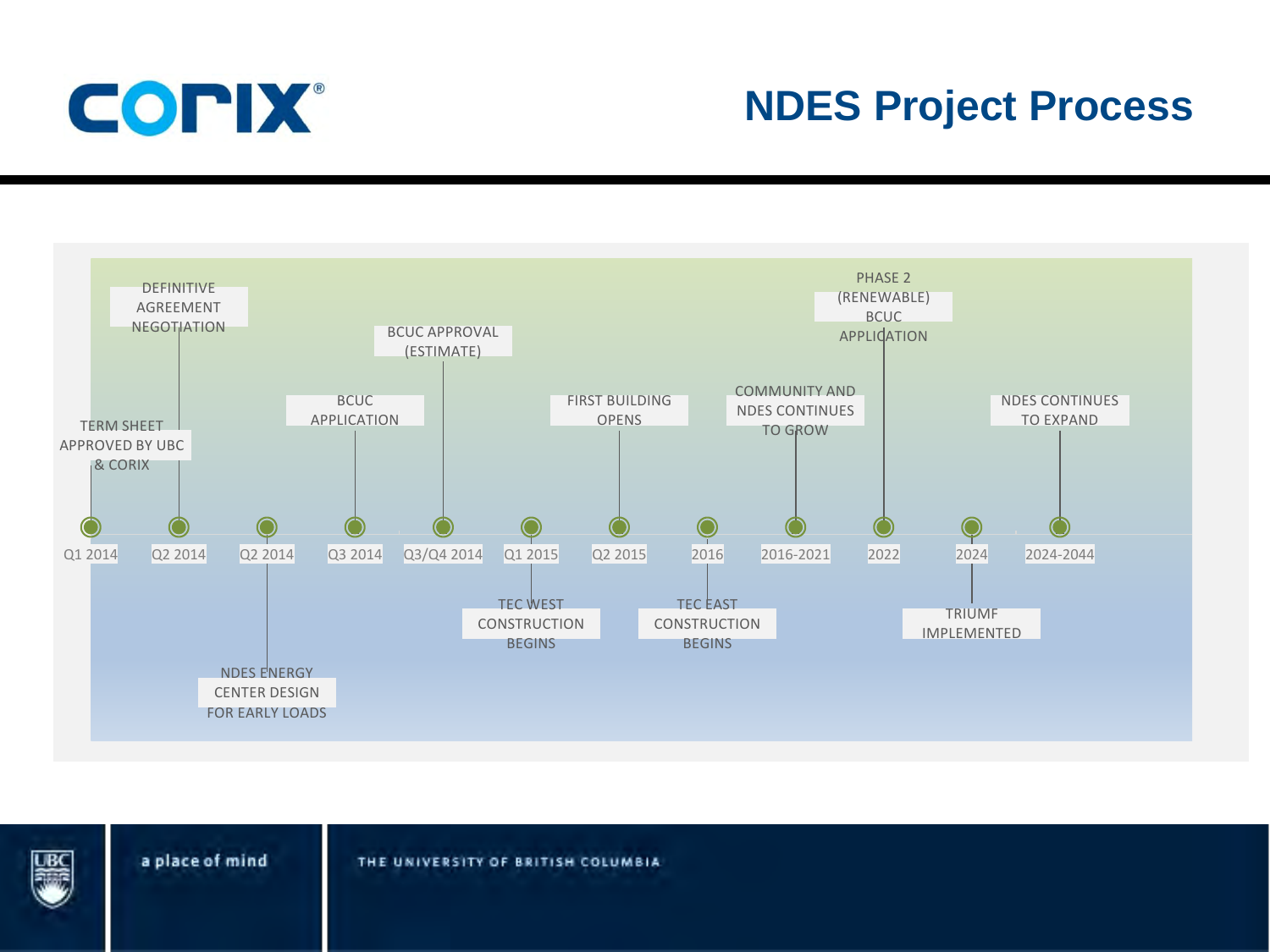

## **Future of the NDES Project**

- Future phases of the NDES project will integrate alternative energy sources (minimum 60%) into the district energy system.
- TRIUMF, Canada's national laboratory for particle and nuclear physics, has been identified as the preferred alternative energy source
	- Other sources such as biomass are also being considered.
- TRIUMF is one of the single largest users of electricity in the Province of BC, the majority of which is rejected as waste heat that is released into the atmosphere as hot, moist air via cooling towers.







a place of mind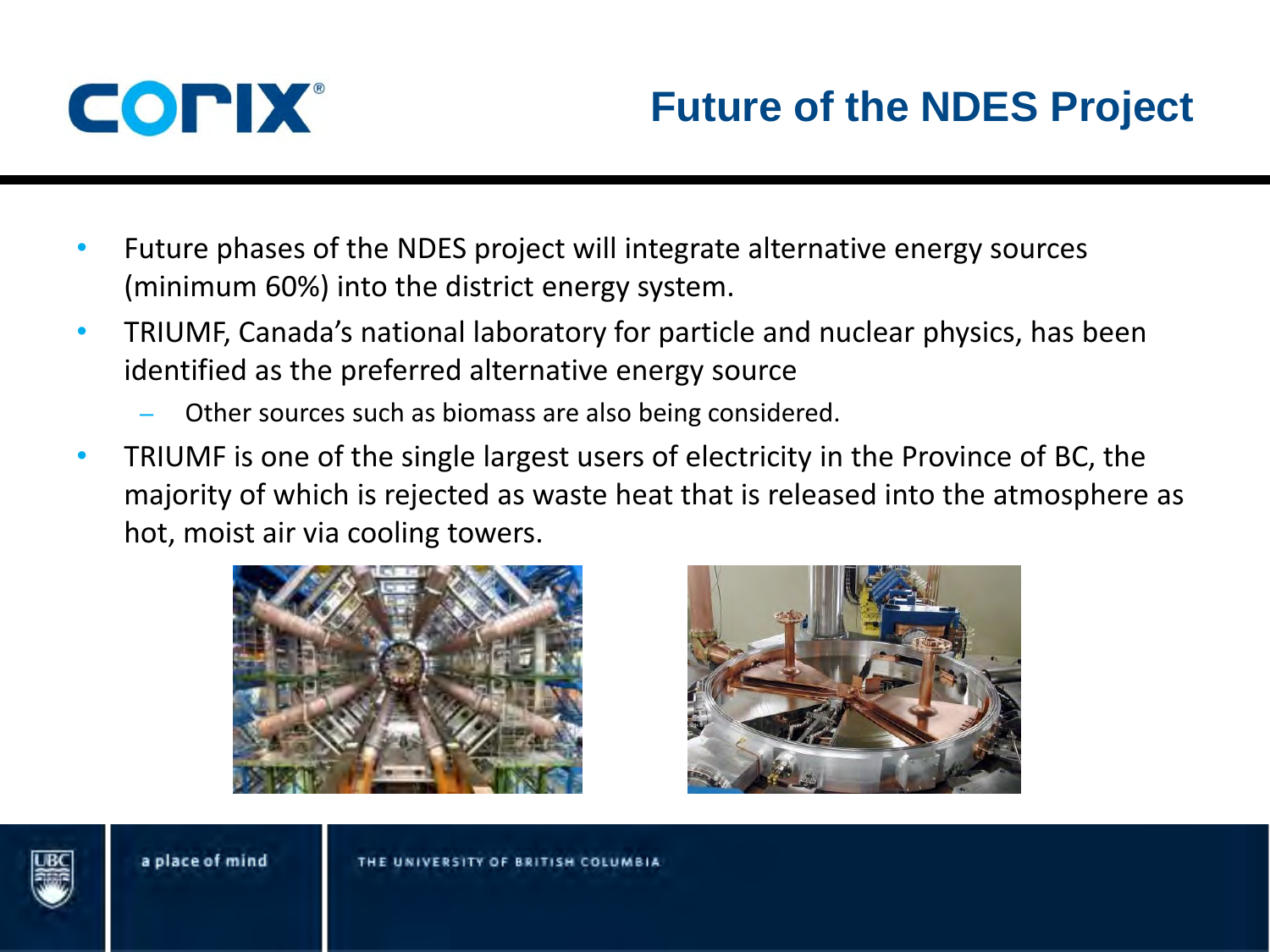

## **Future of the NDES Project**

• Approximately 12 MW of waste heat from TRIUMF could be available to serve the district energy system.





a place of mind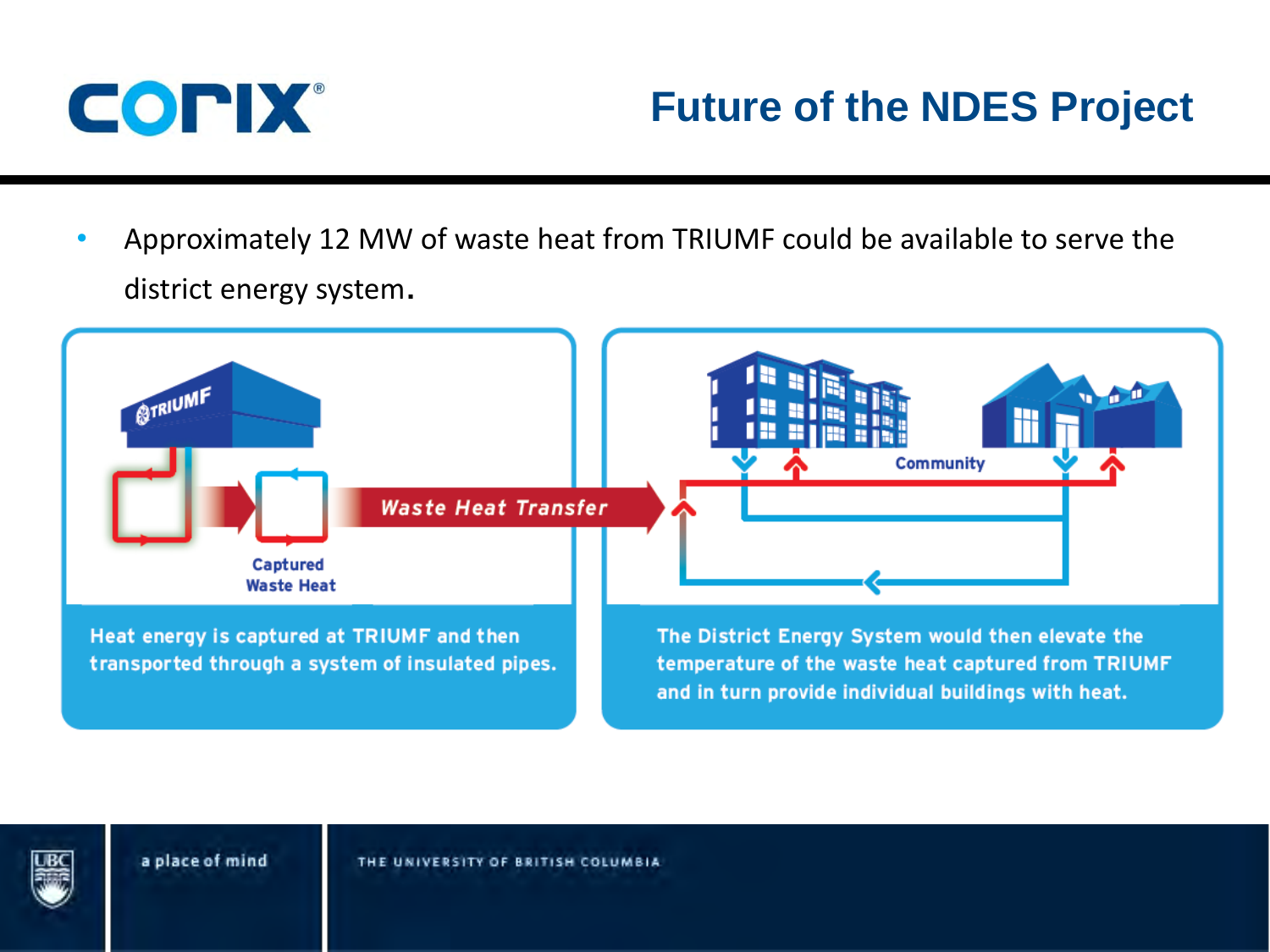# **COPIX**<sup>®</sup> Environmental and Community Benefits

- Energy Efficiency and Reduced Carbon
- Price Stability and Cost Management
- Reliability
- Resilience
- Customer Service
- Simplicity
- Competitive Rates





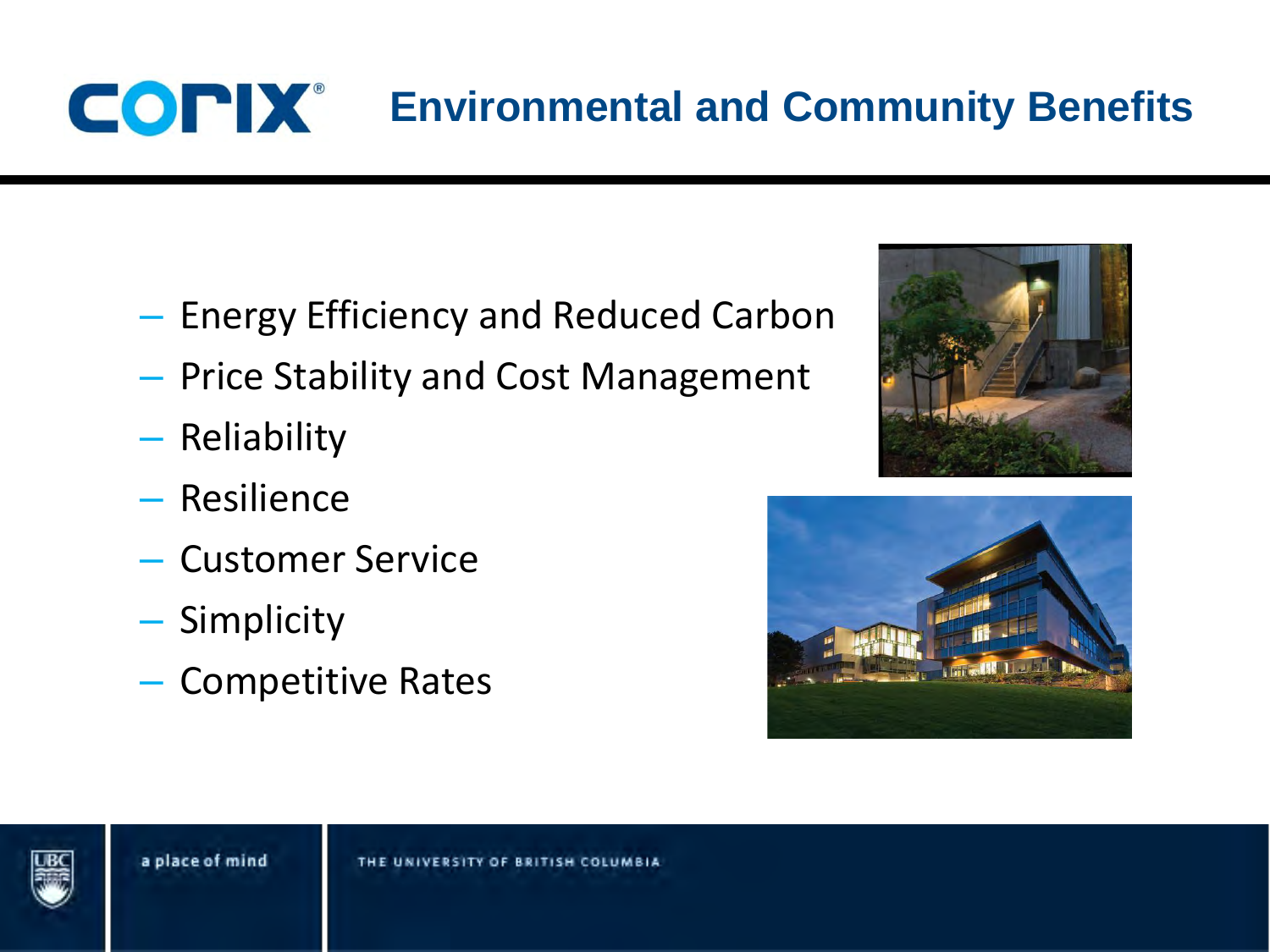

# **Sustainable Energy Projects**

#### *Southeast False Creek in Vancouver*

- Hot water is delivered for space heating and domestic hot water to all buildings
- Sewer heat recovery used as the primary source of energy
- Boilers for backup and heat collected from solar thermal arrays located on roof-top

### *UniverCity, Burnaby, BC*

- Mixed-use community, located adjacent to SFU, utilizing a biomass-based district energy system that provides heat and hot water
- The temporary district energy system began serving the first buildings in 2011



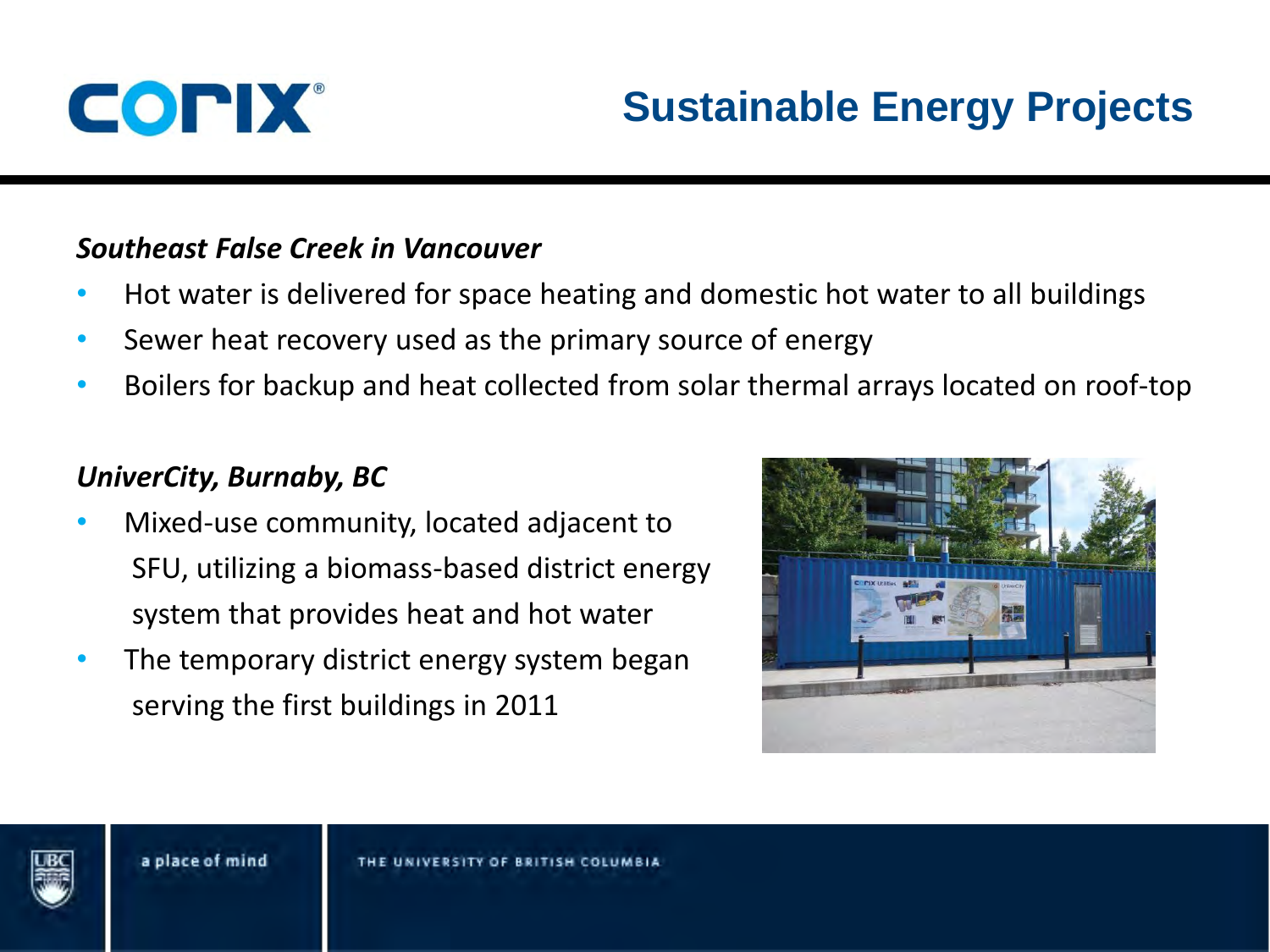

# **Sustainable Energy Projects**

### **Sustainable energy systems in other CORIX communities:**

### *Sun Rivers Golf Resort Community, Kamloops, BC*

• A comprehensive range of utilities including ground source heating and cooling, making Sun Rivers Canada's first GeoExchange community.

#### *Beaver Barracks, Ottawa, ON*

• GeoExchange loop field system and central energy plant which provides heating, cooling and domestic hot water to 247 low-cost rental units managed by a private non-profit housing organization.





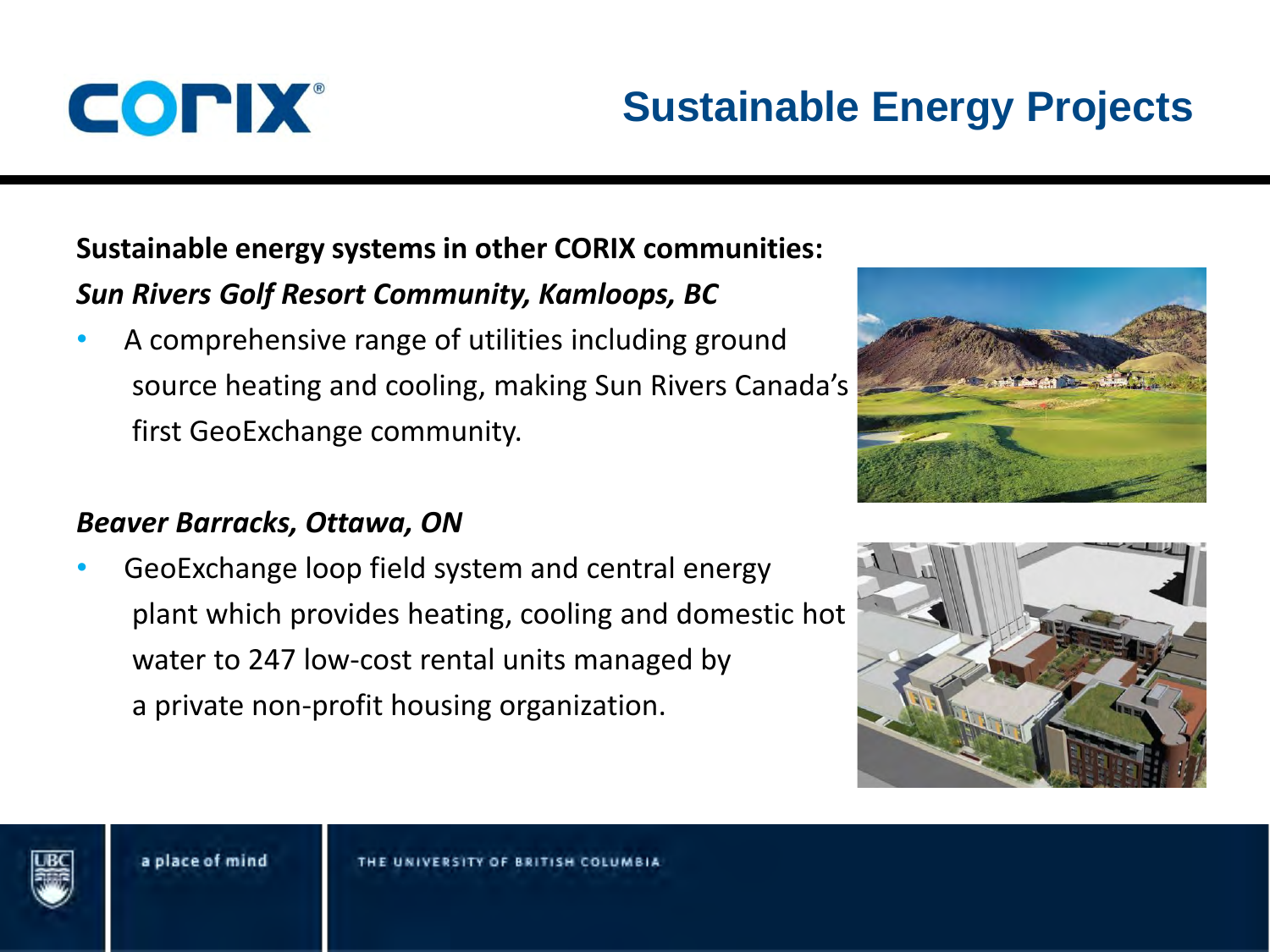

- If approved, construction on the first TEC-West would begin in early 2015, and is scheduled to complete in May, 2015.
- If approved, construction on the second TEC-East would begin in 2016, located near the currently un-subdivided area near Binning Road and Gray Avenue.
- Traffic impacts would be minimized whenever possible.
- As part of the permitting process, a Traffic Management Plan (TMP) must be approved by UBC.
- Following approval of all required permits, the project will communicate any traffic impacts via appropriate road signage and on the Campus and Community Planning website, under "Construction and Detours".